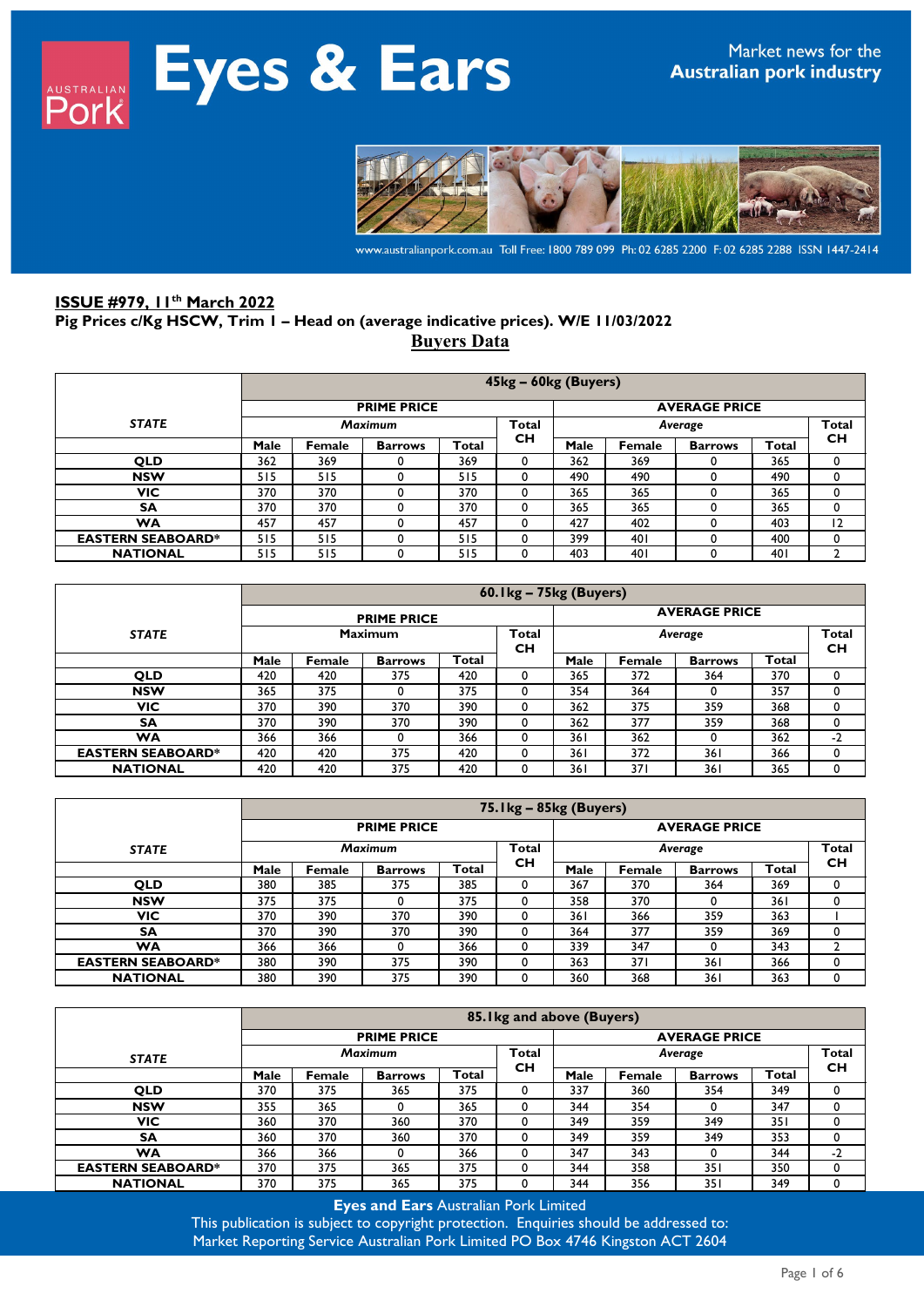# **Sellers Data**

|                          |      |        |                    |              | 45kg – 60kg (Sellers) |                         |        |                |       |                |  |  |
|--------------------------|------|--------|--------------------|--------------|-----------------------|-------------------------|--------|----------------|-------|----------------|--|--|
|                          |      |        | <b>PRIME PRICE</b> |              |                       | <b>AVERAGE PRICE</b>    |        |                |       |                |  |  |
| <b>STATE</b>             |      |        | <b>Maximum</b>     |              | <b>Total</b>          | <b>Total</b><br>Average |        |                |       |                |  |  |
|                          | Male | Female | <b>Barrows</b>     | <b>Total</b> | <b>CH</b>             | Male                    | Female | <b>Barrows</b> | Total | <b>CH</b>      |  |  |
| <b>QLD</b>               | 482  | 499    |                    | 499          | 499                   | 435                     | 458    |                | 45 I  | 451            |  |  |
| <b>NSW</b>               | 0    | 369    |                    | 369          | 0                     | 0                       | 364    |                | 364   | 0              |  |  |
| <b>VIC</b>               | 0    |        |                    | 0            | 0                     | 0                       | 0      |                |       | 0              |  |  |
| <b>SA</b>                | 370  | 370    |                    | 370          | 0                     | 365                     | 365    |                | 365   | 0              |  |  |
| <b>WA</b>                | 457  | 457    |                    | 457          | 0                     | 427                     | 402    |                | 403   | $\overline{2}$ |  |  |
| <b>EASTERN SEABOARD*</b> | 482  | 499    |                    | 499          | 130                   | 402                     | 397    |                | 394   | 30             |  |  |
| <b>NATIONAL</b>          | 482  | 499    |                    | 499          | 42                    | 407                     | 397    |                | 396   | 26             |  |  |

|                          |      | 60.1kg - 75kg (Sellers) |                    |       |                    |                      |        |                |       |                           |  |  |
|--------------------------|------|-------------------------|--------------------|-------|--------------------|----------------------|--------|----------------|-------|---------------------------|--|--|
|                          |      |                         | <b>PRIME PRICE</b> |       |                    | <b>AVERAGE PRICE</b> |        |                |       |                           |  |  |
| <b>STATE</b>             |      |                         | <b>Maximum</b>     |       | Total<br><b>CH</b> |                      |        | Average        |       | <b>Total</b><br><b>CH</b> |  |  |
|                          | Male | Female                  | <b>Barrows</b>     | Total |                    | Male                 | Female | <b>Barrows</b> | Total |                           |  |  |
| <b>QLD</b>               | 375  | 460                     | 380                | 460   | 80                 | 370                  | 373    | 375            | 373   |                           |  |  |
| <b>NSW</b>               | 0    |                         |                    |       |                    |                      | 0      |                |       |                           |  |  |
| VIC                      | 0    |                         |                    |       |                    |                      |        |                |       |                           |  |  |
| <b>SA</b>                | 370  | 406                     | 404                | 406   |                    | 365                  | 397    | 404            | 392   |                           |  |  |
| WA                       | 366  | 366                     |                    | 366   | 0                  | 361                  | 362    |                | 362   | $-2$                      |  |  |
| <b>EASTERN SEABOARD*</b> | 375  | 460                     | 380                | 460   | 80                 | 368                  | 384    | 389            | 382   |                           |  |  |
| <b>NATIONAL</b>          | 375  | 460                     | 404                | 460   | 56                 | 366                  | 380    | 389            | 378   |                           |  |  |

|                          |      | $75.1$ kg – $85$ kg (Sellers) |                    |       |                           |                      |        |                |       |                           |  |  |
|--------------------------|------|-------------------------------|--------------------|-------|---------------------------|----------------------|--------|----------------|-------|---------------------------|--|--|
|                          |      |                               | <b>PRIME PRICE</b> |       |                           | <b>AVERAGE PRICE</b> |        |                |       |                           |  |  |
| <b>STATE</b>             |      |                               | <b>Maximum</b>     |       | <b>Total</b><br><b>CH</b> |                      |        | Average        |       | <b>Total</b><br><b>CH</b> |  |  |
|                          | Male | Female                        | <b>Barrows</b>     | Total |                           | Male                 | Female | <b>Barrows</b> | Total |                           |  |  |
| <b>QLD</b>               | 393  | 40 I                          | 380                | 40 I  | 8                         | 391                  | 394    | 375            | 391   |                           |  |  |
| <b>NSW</b>               | 400  | 400                           | 375                | 400   | 0                         | 376                  | 392    | 371            | 384   |                           |  |  |
| VIC                      | 370  | 390                           | 380                | 390   |                           | 360                  | 382    | 370            | 373   |                           |  |  |
| <b>SA</b>                | 404  | 40 I                          | 404                | 404   |                           | 403                  | 398    | 402            | 400   |                           |  |  |
| WA                       | 366  | 366                           |                    | 366   | 0                         | 339                  | 347    |                | 343   |                           |  |  |
| <b>EASTERN SEABOARD*</b> | 400  | 40 I                          | 380                | 40 I  |                           | 385                  | 392    | 380            | 388   |                           |  |  |
| <b>NATIONAL</b>          | 404  | 401                           | 404                | 404   |                           | 379                  | 387    | 380            | 383   |                           |  |  |

|                          |      |        |                    |       | 85. I kg and above (Sellers) |                      |               |                |       |                    |  |
|--------------------------|------|--------|--------------------|-------|------------------------------|----------------------|---------------|----------------|-------|--------------------|--|
|                          |      |        | <b>PRIME PRICE</b> |       |                              | <b>AVERAGE PRICE</b> |               |                |       |                    |  |
| <b>STATE</b>             |      |        | <b>Maximum</b>     |       | <b>Total</b>                 | Average              |               |                |       |                    |  |
|                          | Male | Female | <b>Barrows</b>     | Total | <b>CH</b>                    | Male                 | <b>Female</b> | <b>Barrows</b> | Total | Total<br><b>CH</b> |  |
| <b>QLD</b>               | 385  | 365    |                    | 385   | 385                          | 369                  | 365           |                | 367   |                    |  |
| <b>NSW</b>               | 370  | 370    |                    | 370   |                              | 363                  | 370           |                | 366   | - 1                |  |
| <b>VIC</b>               | 370  | 390    | 380                | 390   |                              | 325                  | 364           | 370            | 359   |                    |  |
| <b>SA</b>                | 393  | 394    |                    | 394   |                              | 391                  | 393           |                | 392   |                    |  |
| <b>WA</b>                | 366  | 366    |                    | 366   |                              | 347                  | 343           |                | 344   | $-2$               |  |
| <b>EASTERN SEABOARD*</b> | 385  | 390    | 380                | 390   |                              | 366                  | 374           | 370            | 372   |                    |  |
| <b>NATIONAL</b>          | 393  | 394    | 380                | 394   |                              | 364                  | 370           | 370            | 369   |                    |  |

|                          |       |                    | <b>Backfatter Sows (Buyers)</b> |              |                          | <b>Backfatter Sows (Sellers)</b> |    |                      |           |  |
|--------------------------|-------|--------------------|---------------------------------|--------------|--------------------------|----------------------------------|----|----------------------|-----------|--|
| <b>STATE</b>             |       | <b>PRIME PRICE</b> | <b>AVERAGE PRICE</b>            |              | <b>STATE</b>             | <b>PRIME PRICE</b>               |    | <b>AVERAGE PRICE</b> |           |  |
|                          |       | <b>Maximum</b>     |                                 | Average      |                          | <b>Maximum</b>                   |    | Average              |           |  |
|                          | Total | <b>CH</b>          | Total                           | <b>CH</b>    |                          | Total                            | CH | Total                | <b>CH</b> |  |
| <b>OLD</b>               | 0     |                    | 285                             | 0            | <b>QLD</b>               | 0                                |    | 290                  | 0         |  |
| <b>NSW</b>               | 0     |                    | 215                             | $\mathbf{0}$ | <b>NSW</b>               | 0                                | U  | 0                    | 0         |  |
| <b>VIC</b>               |       |                    | 170                             | 0            | <b>VIC</b>               | 0                                |    | 202                  |           |  |
| <b>SA</b>                |       |                    | 170                             | 0            | <b>SA</b>                | 0                                |    | 270                  | 0         |  |
| <b>WA</b>                | 0     |                    | 183                             | $-36$        | <b>WA</b>                | 0                                |    | 183                  | -36       |  |
| <b>EASTERN SEABOARD*</b> | 0     |                    | 216                             | 0            | <b>EASTERN SEABOARD*</b> | 0                                |    | 188                  | -74       |  |
| <b>NATIONAL</b>          |       |                    | 212                             | -4           | <b>NATIONAL</b>          | 0                                |    | 188                  | -68       |  |

**Eyes and Ears** Australian Pork Limited This publication is subject to copyright protection. Enquiries should be addressed to: Market Reporting Service Australian Pork Limited PO Box 4746 Kingston ACT 2604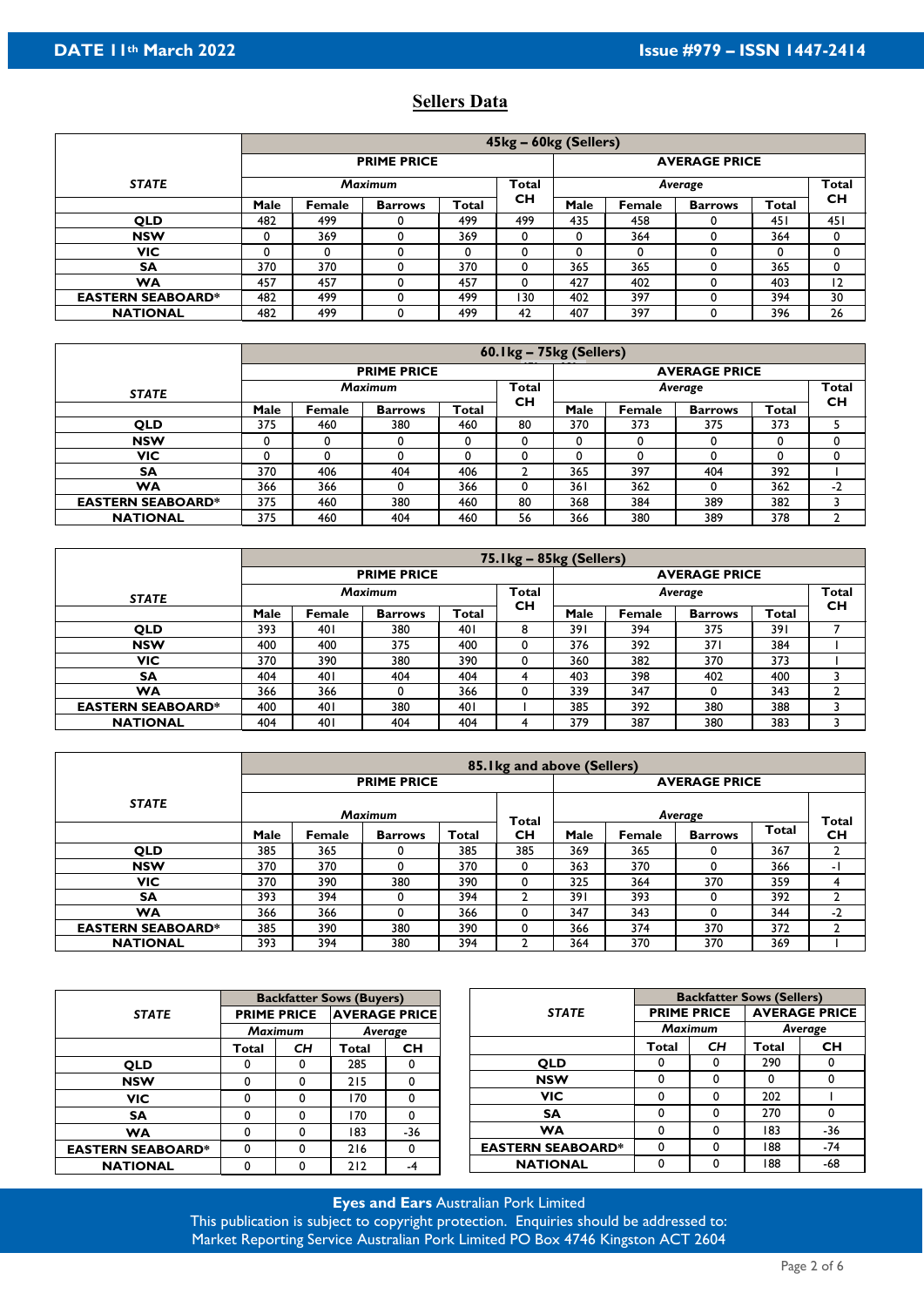*CH: Denotes change from previous week. \*Eastern Seaboard: Includes QLD, NSW, VIC & SA states only.*

| <b>SALEYARD PRICES</b> |     |                      |      |     |                     |     |                     |    |
|------------------------|-----|----------------------|------|-----|---------------------|-----|---------------------|----|
| (Buyers)               |     | <b>Baconer price</b> |      |     | <b>Porker Price</b> |     | <b>Numbers Sold</b> |    |
| Source                 | w   | тw                   | CН   | LW  | тw                  | CН  | LW                  | тw |
| Toowoomba (QLD)        | N/A | 33                   | 33 I | N/A | 344                 | 344 | N/A                 | 50 |

*CH: Denotes change from previous week. N/A: Denotes no data provided.* 

**Pork Wholesale Prices (ESB c/Kg)** *(Source: APL Market Reporting TW: This Week | LW: Last Week | MAT: Moving Annual Total)* 

| 11/03/2022 |                | <b>CARCASS</b>       |                |                                                    | <b>BROKEN SALES</b>                                 |                                     |              |                  |
|------------|----------------|----------------------|----------------|----------------------------------------------------|-----------------------------------------------------|-------------------------------------|--------------|------------------|
|            | Pork           | Bacon                | Legs           | Legs<br>Ham Trim                                   | <b>Saddles</b>                                      | Loin                                | Forequarters | <b>Bellies</b>   |
| <b>TW</b>  | 599            | 555                  | 462            | 578                                                | 996                                                 | 911                                 | 418          | 1189             |
| LW         | 599            | 554                  | 468            | 552                                                | 996                                                 | 900                                 | 428          | 1183             |
| <b>MAT</b> | 574            | 542                  | 454            | 546                                                | 939                                                 | 819                                 | 423          | 1033             |
| 11/03/2022 |                |                      |                |                                                    | <b>CARTON SALES</b>                                 |                                     |              |                  |
|            | <b>US Ribs</b> | <b>Boneless Legs</b> | <b>Fillets</b> | <b>Boneless</b><br>Middles $-1$<br>$8 - 13$ mm fat | <b>Boneless Middles</b><br>$-2$<br>$13 - 20$ mm fat | <b>Boneless</b><br><b>Shoulders</b> | Pork Neck    | $Trim -$<br>90CL |
| <b>TW</b>  | 1364           | 749                  | 1064           | 1113                                               | 1300                                                | 662                                 | 906          | 652              |
| LW         | 1364           | 744                  | 1064           | 1113                                               | 1300                                                | 660                                 | 913          | 651              |
| <b>MAT</b> | 1317           | 710                  | 1024           | 1037                                               | 996                                                 | 633                                 | 843          | 618              |



# **Eyes and Ears** Australian Pork Limited

This publication is subject to copyright protection. Enquiries should be addressed to: Market Reporting Service Australian Pork Limited PO Box 4746 Kingston ACT 2604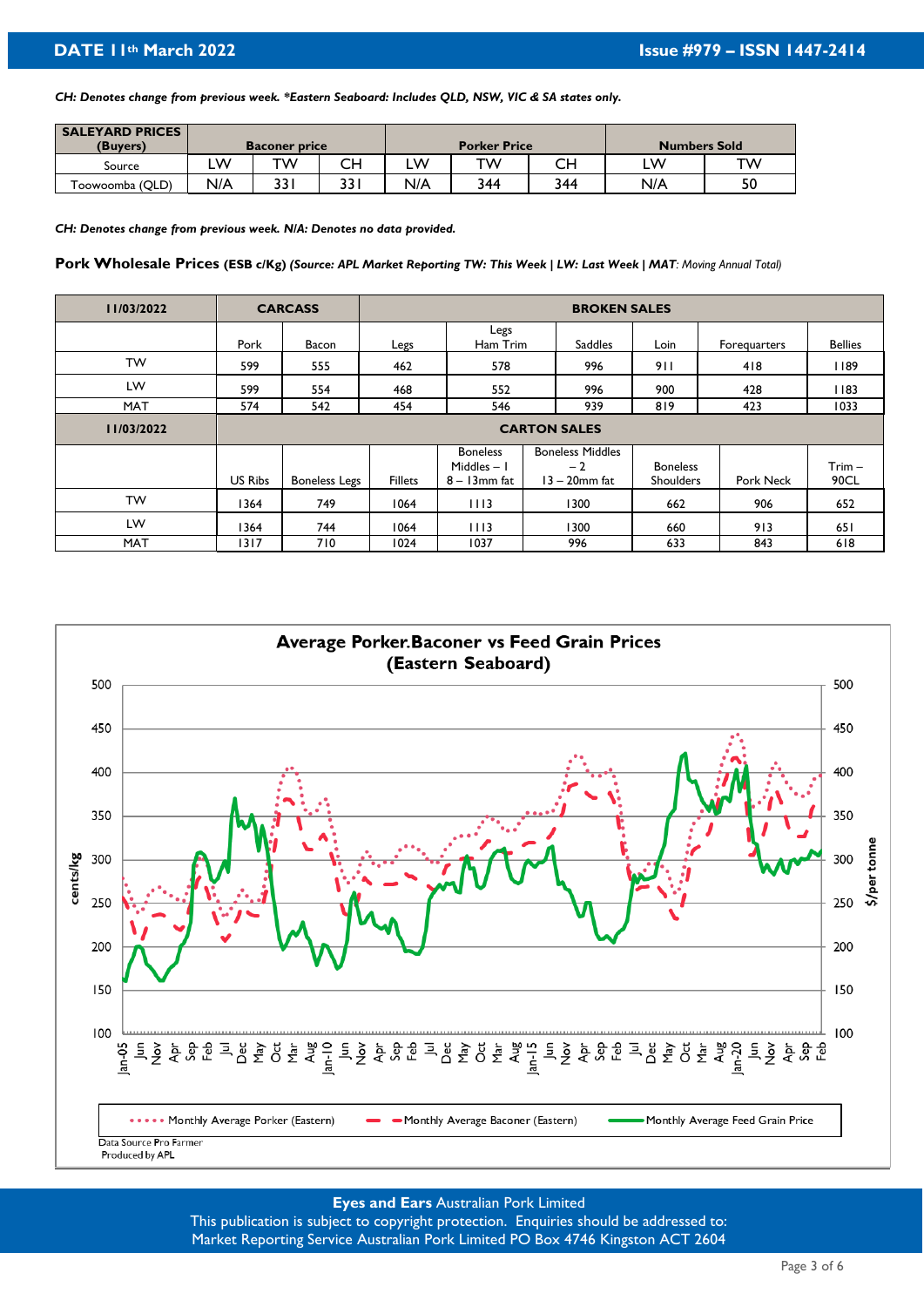#### **Weekly Grain Comments**

(Source: Profarmer)

#### **To the point:**

- The Russian government have confirmed the Eurasian Economic Union have been banned from receiving wheat, corn and barley exports from Russia through to August 2022.
- Rainfall across the east coast of Australia has continued to hamper export programs over the past three weeks despite surging demand for Aussie grain exports.

|                            |              |                   |                                    |              | <b>Key Market Indicators</b> |                  |                     |                      |                  |
|----------------------------|--------------|-------------------|------------------------------------|--------------|------------------------------|------------------|---------------------|----------------------|------------------|
| 17/03/22                   |              | CBOT Wheat May 22 | AUD/USD                            |              | ICE Canola May 22            | AUD/CAD          | Matif Canola May 22 |                      | AUD/EUR          |
| This week                  | 539<br>\$A/t | Usc/bu            | 1069 72.86 1206 1114 92.37<br>US c | \$A/t        | \$C/t                        | CA <sub>c</sub>  | 1362<br>\$A/t       | 900<br>$\epsilon$ /t | 66.03<br>Euro c  |
| <b>Last Week</b><br>Change | 603<br>$-63$ | 1202<br>$-132$    | 73.25<br>$-0.40$                   | 1199<br>$+7$ | 1125<br>$-11$                | 93.88<br>$-1.50$ | 1347<br>$+15$       | 891<br>$+9$          | 66.15<br>$-0.11$ |

## **International and National**

The Russian government have confirmed the Eurasian Economic Union have been banned from receiving wheat, corn and barley exports from Russia through to August 2022. The union Armenia, Belarus, Kazakhstan, Kyrgystan and Russia as full members, with Cuba, Moldova and Uzbekistan listed as observers.

China have announced they will begin to sell fertiliser from their commercial reserves to meet market demand with more than 3 million mt of fertilizer expected to be releases to the market.

Wet weather conditions are expected to continue across southern Brazil and central Argentina which should help to reduce crop losses following severe drought throughout most of the season.

Offshore futures have continued to see plenty of pricing volatility over the past week with downward falls seen as speculators look to book profits, though no end in sight to the conflict in Ukraine will likely support grain and oilseed prices over the coming.

Ukraine's upcoming planting campaign is expected to see significant disruption with spring crops facing a particularly challenging period. The size of the reduced planting campaign will likely become a driving factor of grain prices over the next couple of weeks.

Rainfall across the east coast of Australia has continued to hamper export programs over the past three weeks despite surging demand for Aussie grain exports. The USDA have forecast Australia will export 42.9 million mt of wheat for the 2021/22 season.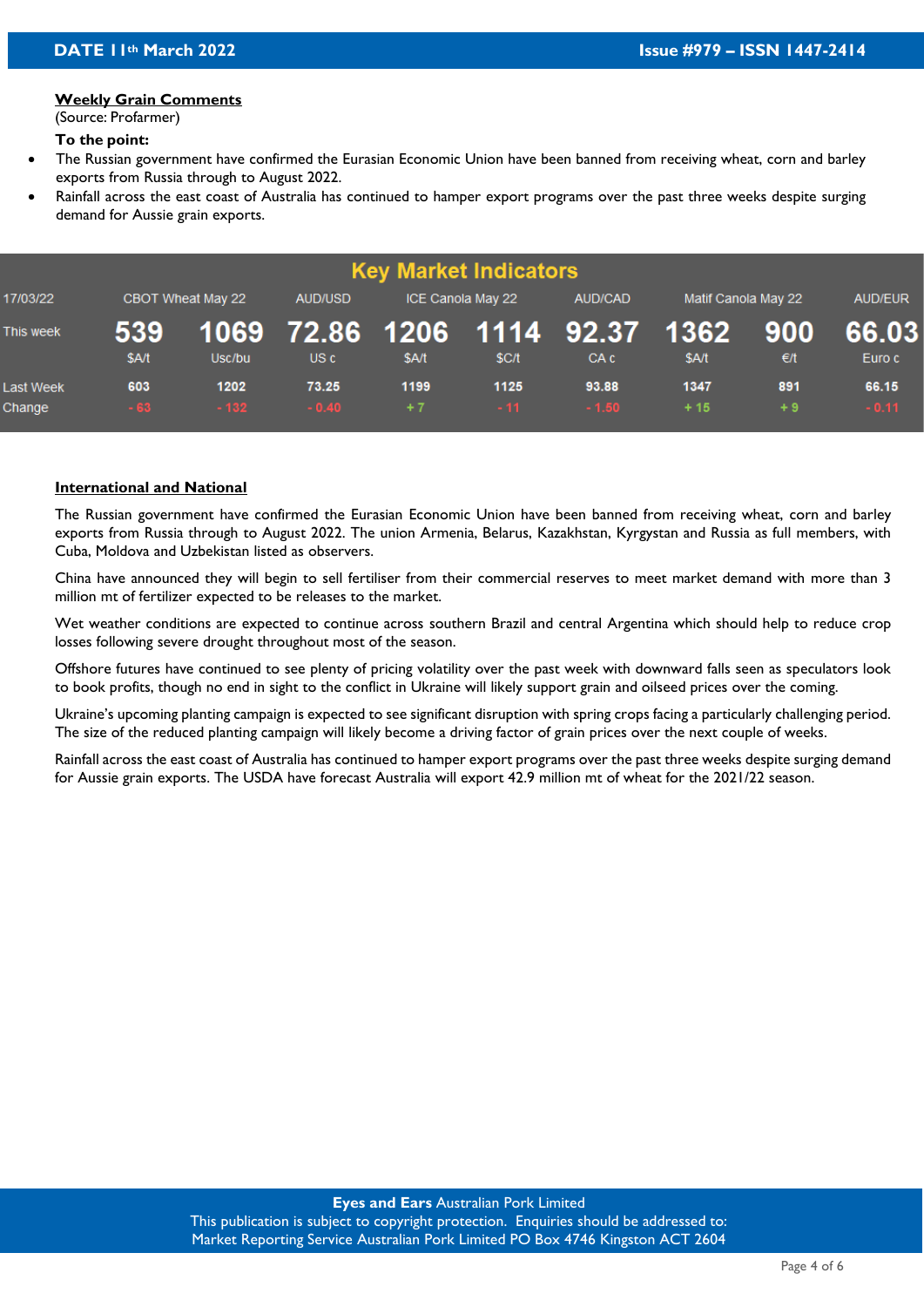#### **Wheat**

#### *QLD/Nth NSW*

Wheat markets across Queensland continue to see a high variance between bids and traded values on any given day. While the prices are high and appear enormous, they remain a far cry from international values. The reality is that there is a large stock of wheat here domestically and capacity limitation in moving it into export channels (think freight to port, sky high freight rates and port capacity constraints).

#### *Sth NSW/VIC/SA*

Wheat values have continued to show some improvement even though offshore values have pulled back sharply in the near term whilst further out values appear to be holding. Track markets have slowed a touch but delivered markets have continued to rise slightly, with buyers attempting to buy freight given the continued tightness in road logistics, along with rising transport costs as fuel prices increase. Milling wheat prices remain at a solid premium to feed wheat and even ASW1 seems to have found some more friends in the last week. New crop selling is very slow to non-existent as growers wait for the market to settle down and get some plants in the ground before making commitments.

#### **Barley**

#### *Sth QLD/Nth NSW*

Barley prices into feedlots has risen sharply the past few weeks as it plays catchup with SFW but also in recognition that SFW style wheat continues to be dragged out of the South into export channels (there was always limited SFW in Southern Queensland). Barley availability locally is limited, and the trade must reach further into the South (higher freight) and again compete with some export out of Southern Ports.

#### *Sth NSW/VIC/SA*

Barley price rises are outperforming the rest of the market at present as several buyers appear to be coming to the market at the same time across all locations and grades. Malt is firm as is BAR1, especially for nearby pickup and delivery. Offers remain light on and the spread between wheat and barley continues to narrow, so if availability of feed barley continues to be tough expect more domestic consumers switching to wheat in feed rations over barley. New crop selling is non-existent much like wheat but expect growers to make some commitment once the crop is in the ground and if prices remain firm.

#### **Sorghum**

#### *QLD*

Sorghum harvest is slowly back underway with a mix of quality although it is a little early to get a good read on the volume of downgraded product. There will be some limited homes for Sorghum Two although some of the quality is still good (just slightly higher sprouting) and will find its way into a box market at some stage. The export margin on sorghum is huge and thus it might take time but should find a home. Again, as with wheat the various capacity limitations against a large crop are at play. Still sorghum has been finding upside on a lack of grower selling (quality concerns). Growers will continue to be cautious sellers given recent weather events and memories of last year's harvest difficulties.